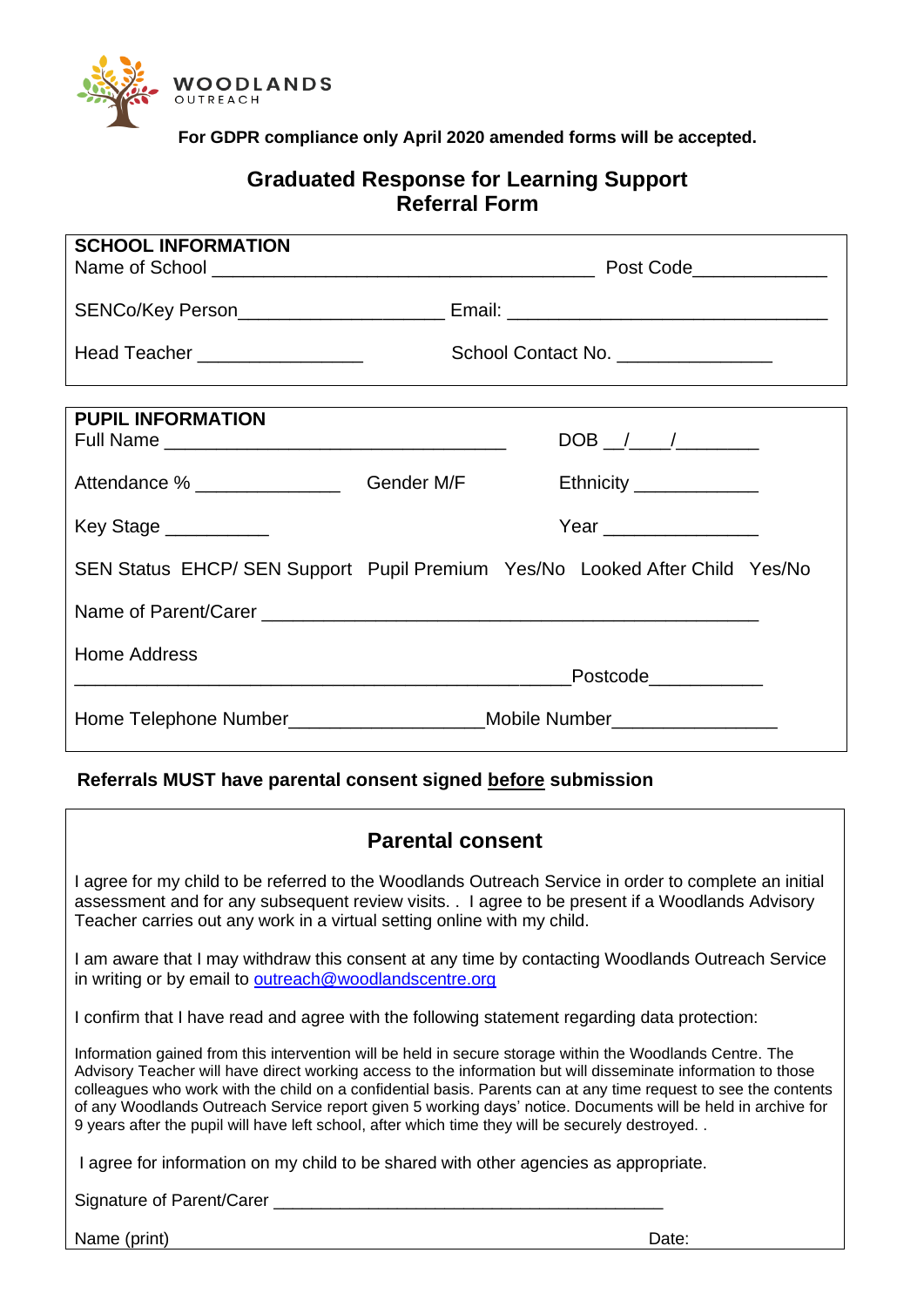

| <b>Main strengths:-</b>    |          |              |  |
|----------------------------|----------|--------------|--|
| <b>Main Concerns:-</b>     |          |              |  |
|                            |          |              |  |
|                            |          |              |  |
| <b>Current Attainment:</b> |          |              |  |
| Reading:                   | Writing: | Mathematics: |  |
| Year 1 phonics screen test |          |              |  |

| Please include details and reports from any other agency involvement e.g. EPS, CAMHS, LACT,<br>TMBSS, SALT, OT |                                 |                    |  |
|----------------------------------------------------------------------------------------------------------------|---------------------------------|--------------------|--|
| Organisation                                                                                                   | Date of last report/appointment | Report<br>Included |  |
|                                                                                                                |                                 |                    |  |

**Involvement Request** (Please tick the box to indicate the level of support required)

| <b>Solution Focussed Consultation</b>      | <b>Screening Assessment</b>         |
|--------------------------------------------|-------------------------------------|
| (1 session)                                | (1 session)                         |
| <b>Plan do Review Consultation</b>         | <b>Return to school Package</b>     |
| (1 session)                                | (1 or 2 sessions - please indicate) |
| <b>Parent/Carer Support</b><br>(1 session) |                                     |

| <b>Graduated Response for Learning Support</b>     |  | <b>Sessions</b>                              |  |
|----------------------------------------------------|--|----------------------------------------------|--|
| Assess, Plan, Do, Review Consultancy Visit         |  | Phonological assessment for 3 KS1 pupils     |  |
| 1 session                                          |  | 1 session                                    |  |
| Includes targeted psychometric assessment of an    |  | A short phonological assessment to provide   |  |
| area of concern. May include underlying ability,   |  | guidance for early intervention. Concise     |  |
| reading, spelling, writing, maths. Concise written |  | information to include SMART outcomes        |  |
| information provided with SMART outcomes to        |  | appropriate for pupils whose progress in     |  |
| support the Assess, Plan, Do, Review process.      |  | phonics is a concern.                        |  |
| <b>Full Assessment of Cognition &amp; Learning</b> |  | <b>Solution Focussed Consultation</b>        |  |
| 2 sessions                                         |  | 1 session                                    |  |
|                                                    |  | A structured discussion meeting between      |  |
| Assessment process may consist of:                 |  | parents, appropriate school staff and the    |  |
| Discussion with the class teacher/SENCo,           |  | Specialist Advisory Teacher to explore       |  |
| observation of the pupil in class, individual work |  | concerns and generate solutions.             |  |
| with the pupil and parent/carer discussion.        |  | Please note no individual assessment work is |  |
| A detailed personalised report is provided with    |  | completed with the child.                    |  |
| recommendations to support the pupil's learning    |  | A concise record of the discussion, summary  |  |
| plan and quality first teaching in the classroom.  |  | and next steps is included.                  |  |